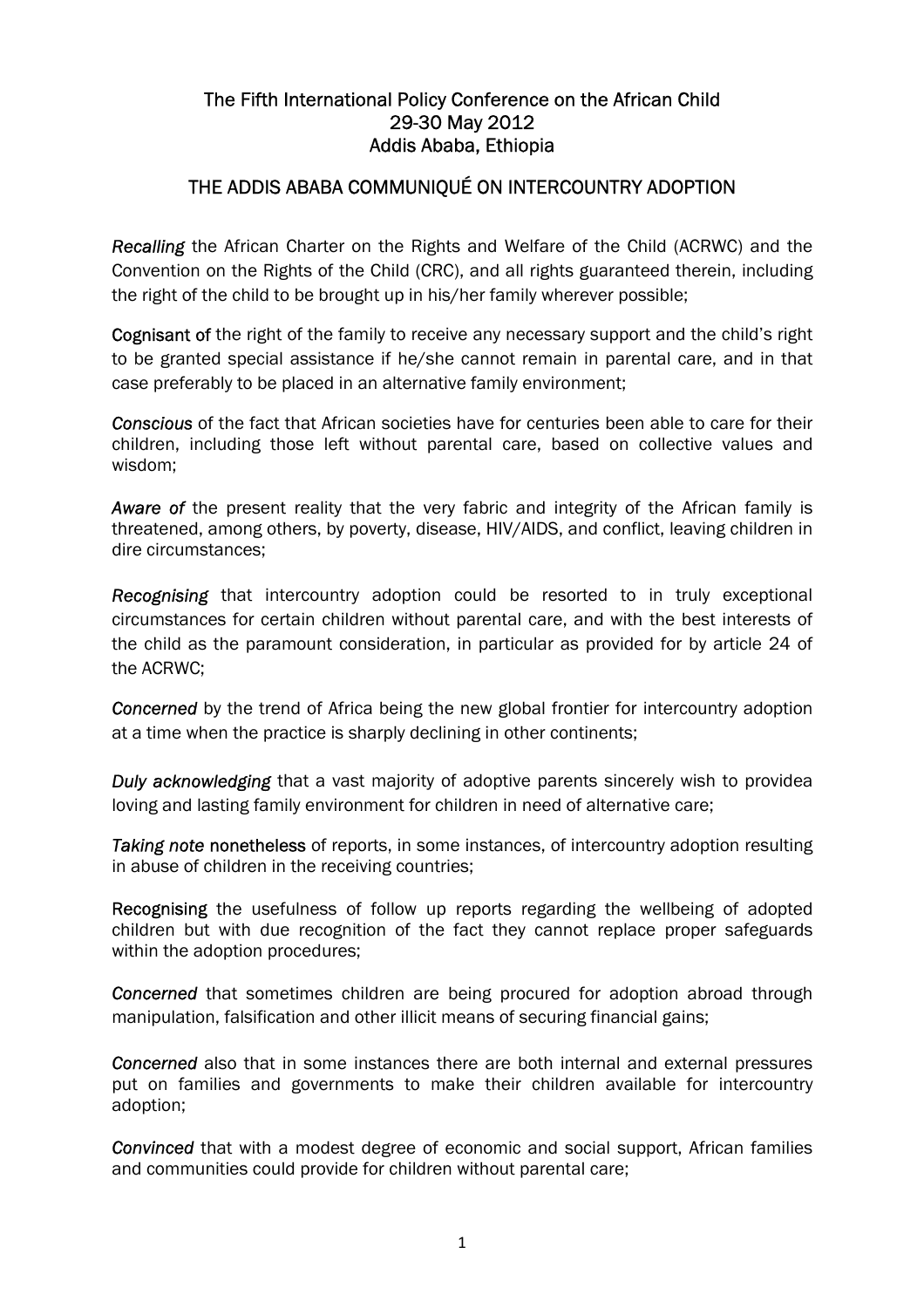*And bearing in mind* that the global and African community has agreed on various principles to be respected towards each child, as set out in regional and international instruments and documents, notably; The African Charter on the Rights and Welfare of the Child (1990); The UN Convention on the Rights of the Child (1989); The Protocol to the CRC on the Sale of Children, Child Prostitution and Child Pornography (2000); The 1993 Hague Convention on Protection of Children and Cooperation in Respect of Intercountry Adoption; the UN Guidelines for the Alternative Care of Children (2009), and the Declaration and Plan of Action for an Africa Fit for Children (2001) and the Call for Accelerated Action (2007);

## *We, the participants of the Fifth International Policy Conference on the African Child, call upon:*

#### 1. African States

To assume and honour their responsibility for ensuring the wellbeing of Africa's children, including children without parental care. African Governments should therefore:

- a. Give absolute priority to enabling all children in Africa to remain with their families and in their communities by among other things:
	- i. Harmonising national legislation with the ACRWC, the CRC and other applicable international human rights instruments;
	- ii. Putting in place a comprehensive child protection system;
	- iii. Establishing credible data-gathering and analysis systems to ensure evidencebased policies and decision-making on needs and appropriate responses in the sphere of alternative care;
	- iv. Allocating adequate financial and human resources to support vulnerable families;
	- v. Strengthening families and providing for the natural and basic needs of children;
	- vi. Promoting and supporting informal and traditional mechanisms of care such askinship care;
	- vii. Promoting non-institutional forms of alternative care for children, such as foster care, guardianship and domestic adoption;
	- viii. Ensuring strict oversight over the quality, number of residential care facilities, their source of funding, the reasons for and number of admissions of children, and the duration of their stay in these facilities; and
		- ix. Establishing partnerships with CSOs, the media, traditional and religious leaders.
- b. When considering intercountry adoption:
	- i. Put in place appropriate legislative and procedural measures to ensure proper safeguards for children involved in intercountry adoption;
	- ii. Ratify and ensure the implementation of the 1993 Hague Convention on Intercountry Adoption;
	- iii. Establish a central database on children without parental care in need of adoption;